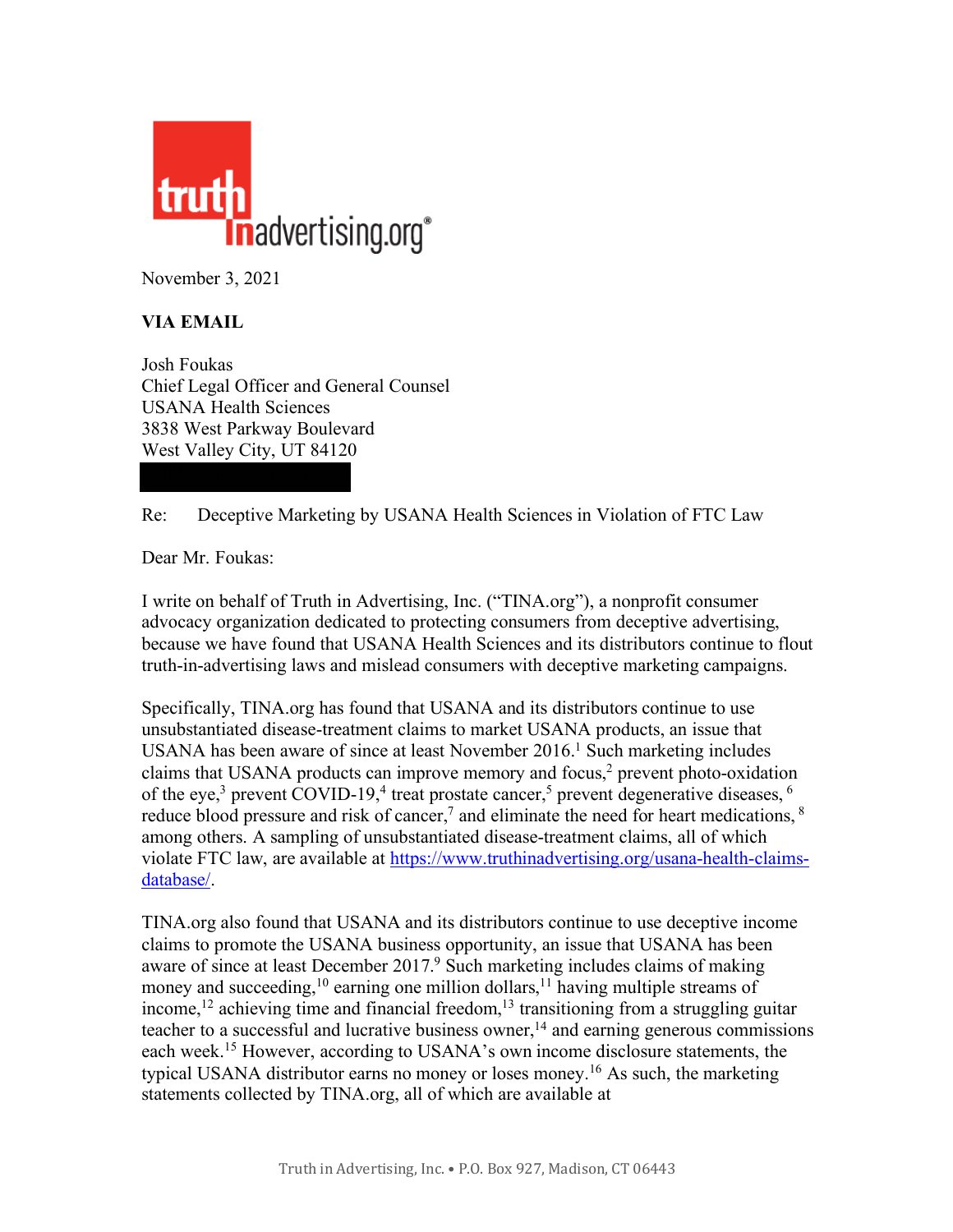[https://www.truthinadvertising.org/usana-income-claims-database/,](https://www.truthinadvertising.org/usana-income-claims-database/) are atypical and in violation of FTC law.

Finally, TINA.org found that numerous USANA-sponsored athletes advertise company products on their social media accounts without clearly and conspicuously disclosing their material connection to the company in violation of FTC law. TINA.org has collected more than 125 examples of such deceptive social media posts across more than 25 USANA-sponsored athletes, all of which are available at [https://www.truthin](https://www.truthinadvertising.org/usana-influencer-database) [advertising.org/usana-influencer-database.](https://www.truthinadvertising.org/usana-influencer-database) Examples include posts that completely lack disclosure, posts that bury the disclosure in a place that is unlikely to be seen, and posts that use unclear language in a failed attempt to disclose the material relationship.17 Several of these posts also include unsubstantiated disease-treatment claims.

There is no excuse for USANA's continued use of such deceptive marketing claims. Not only did TINA.org alert USANA in 2016 and 2017 to the company's deceptive marketing issues, but TINA.org also provided USANA with a copy of its June 30, 2021 letter to the FTC urging the Commission to implement a penalty offense program to address false earnings representations and misleading health claims within the direct selling industry.<sup>18</sup> Further, on October 26, 2021, the FTC provided USANA with formal notice regarding penalty offenses pertaining to deceptive income claims, as well as the use of endorsements without properly disclosing material connections.19 As such, *each* of these violations could result in a \$43,792 penalty.20

We trust USANA will take immediate action to fully remedy its continuing and widespread deceptive marketing.

Sincerely,

Laura Smith, Esq. Legal Director Truth in Advertising, Inc.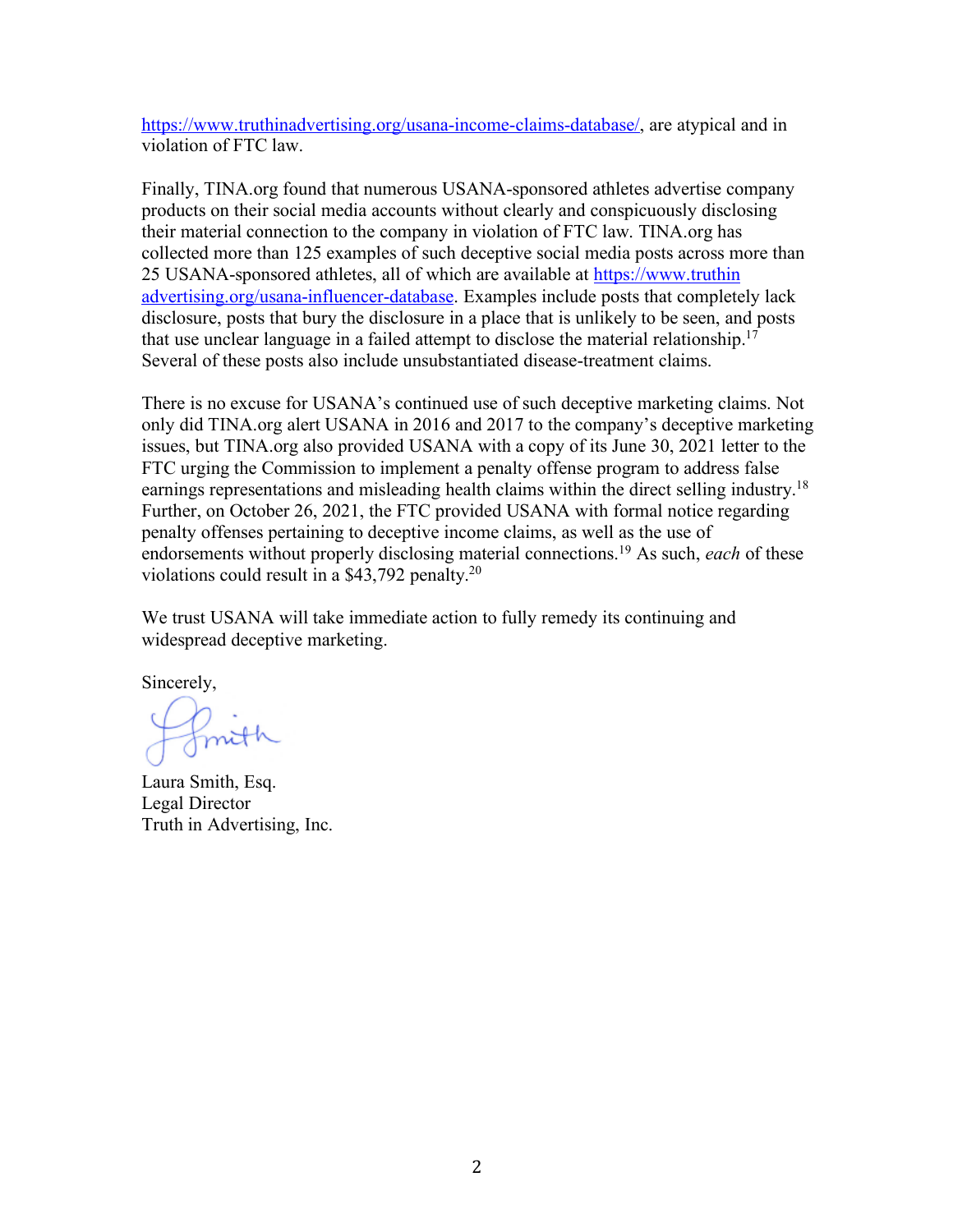<sup>1</sup> See November 22, 2016 letter from TINA.org to USANA Health Sciences, [https://www.truthinadvertising.org/wp-content/uploads/2021/10/2016-notification-ltr-to-USANA](https://www.truthinadvertising.org/wp-content/uploads/2021/10/2016-notification-ltr-to-USANA-re-health-claims.pdf)re-health-claims.pdf. <u>.</u>

<sup>2</sup> <https://askthescientists.com/qa/copaprime/> ("Focus? Ready? Your life moves fast[.] Your brain should too[.] ... Find your focus ... Strengthen your neural pathways so you can focus right now and protect your long-term brain performance with the USANA InCelligence cognitive support complex … Stay focused with this advanced nootropic. Nootropic? A nootropic is any substance or supplement that's used to enhance memory or other cognitive functions. Yay! Learning! Fight brain fog[,] increase efficiency[,] and protect your focus[,] memory[,] clarity[,] performance[,] brain…")[; https://www.usana.com/ux/cart/en-US/product/126.010102](https://www.usana.com/ux/cart/en-US/product/126.010102) (same).

<sup>3</sup> <https://www.usana.com/ux/cart/en-US/product/113.010100> ("An antioxidant formula designed to help protect the delicate tissues of the eye from photo-oxidation\*").

<sup>4</sup> <https://www.instagram.com/p/CHBtTVJHEaW/> ("Getting to the highest places with #usana. Keeping me healthy with a strong immune system. With winter at our doorstep, and a pandemic among us, I encourage you to give your body what it needs to stay health[y]...")

 $5$  [https://www.instagram.com/p/CU\\_dpBXB4rP/](https://www.instagram.com/p/CU_dpBXB4rP/) ("#forprostatecancer")

 $6$  <https://www.instagram.com/p/CVI5eE1o3sa/> ("#avoiddegenerativediseases")

<sup>7</sup> <https://www.instagram.com/p/CM0vMqmLV1w/> ("It also reduce blood pressure, reduce cancer risk and deliver powerful support for your immune.")

<sup>8</sup> <https://www.youtube.com/watch?v=ScjrbSawHOs> ("…from having a congenital heart defect…I'm so grateful today that I'm on no heart medication much to the surprise of my electrophysiologist…")

<sup>9</sup> *See* December 18, 2017 letter from TINA.org to USANA Health Sciences, [https://www.truthinadvertising.org/wp-content/uploads/2021/10/2017-notification-ltr-to-USANA](https://www.truthinadvertising.org/wp-content/uploads/2021/10/2017-notification-ltr-to-USANA-re-income-claims.pdf)re-income-claims.pdf.

<sup>10</sup> [https://www.usana.com/ux/dotcom/enu-US/opportunity.](https://www.usana.com/ux/dotcom/enu-US/opportunity) 

<sup>11</sup> [https://ir.usana.com/news-events/press-releases/detail/247/usana-unveils-million-dollar-club](https://ir.usana.com/news-events/press-releases/detail/247/usana-unveils-million-dollar-club-walk-of-fame)walk-of-fame.

<sup>12</sup> [https://www.facebook.com/photo.php?fbid=2204277026372139&set=pb.100003695906841.-](https://www.facebook.com/photo.php?fbid=2204277026372139&set=pb.100003695906841.-2207520000..&type=3) 2207520000..&type=3.

<sup>13</sup> [https://www.instagram.com/p/CLqDwWOAb8D/.](https://www.instagram.com/p/CLqDwWOAb8D/)

<sup>14</sup> [https://www.youtube.com/watch?v=QIRoHCFkUic.](https://www.youtube.com/watch?v=QIRoHCFkUic) (Note that the FTC has made it clear to USANA and others that simply disclosing "Results not typical" is not sufficient to dispel the implication that a testimonial depicts typical results.)

<sup>15</sup> [https://laneethridge.wordpress.com/compensation/.](https://laneethridge.wordpress.com/compensation/)